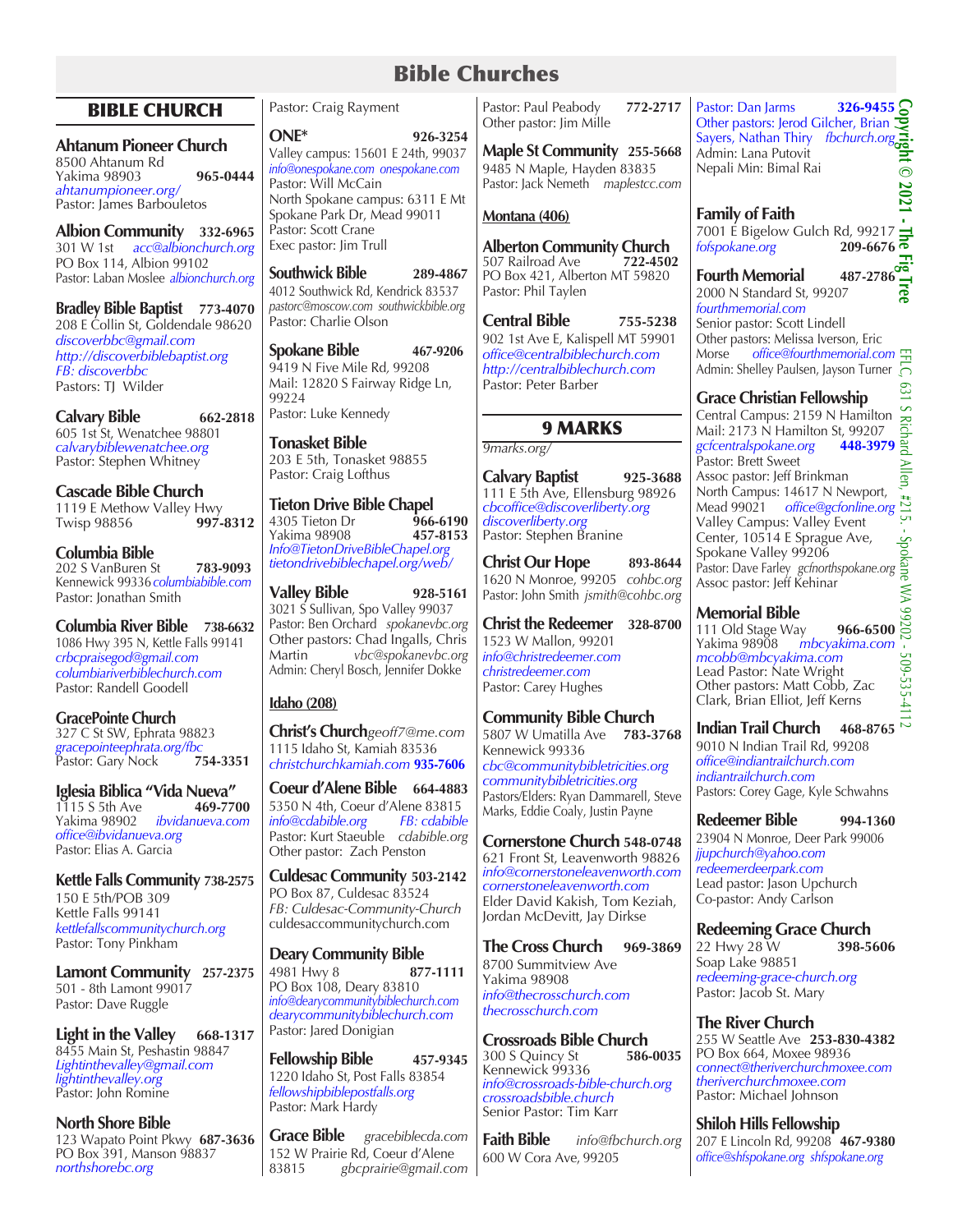Pastor: Thomas Anderson Jr Assoc pastor: Aaron Michaud Admin: Stacey Town

**Sola Church 551-6702** 1621 West 27th Ave Kennewick 99337 *solakennewick.com* Pastor: D.J. Lowrance

**Sun Valley Church** 2002 E Mead Ave **965-6800** Union Gap 98903 *office@sunvalleychurch.org sunvalleychurch.org*

**Wenatchee Valley Community Church** 333 Ohme Garden Rd Wenatchee 98801 **663-8808** *jarrod.m.weaver@gmail.com vccwenatchee.net*

#### **Idaho (208)**

**Hayden Bible 772-2511** 290 E Miles Ave *haydenbible.org* Hayden Lake 83835 Pastor: Steve Massey Other pastors: Sean Hoisington, Earl Pleger *steve@haydenbible.org*

**Hayden Bible Fellowship** 9140 N Reed Rd **772-6541** PO Box 744, Hayden 83835 *contact@haydenbiblefellowship.org haydenbiblefellowship.org* Pastors: Wayne Foil, Dan Radke

**Laclede Community**  25 N Riley Creek Rd **254-4727** PO Box 144, Laclede 83841 *lacledechurch@gmail.com lacledecommunitychurch.com* Pastor: Josh Jones

**Kootenai Community** 477 Main St **255-5668** PO Box 593, Kootenai 83840 *kcc@nctv.com kootenaichurch.org* Pastors/Elders: Jim Osman, Dave Rich, Jess Whetsel, Cornel Rasor

**North Star Baptist 765-4600** 8145 N Ramsey Rd, Hayden 83835 *email@northstarbaptistchurch.org northstarbaptistchurch.org*

**New Song Bible** 470250 US 95, Sagle 83860 *kevin@newsongbiblechurch.com newsongbiblechurch.com* Pastor: Kevin Carlson **265-2553**

**Reata Springs Baptist628-8272** 2881 Leslie Rd, Richland 99352 *carney@reataspringschurch.org reataspringschurch.org* Pastor: Carney Luca

**Redeemer Baptist 983-7699** 215 N C St, Grangeville 83530 *redeemergrangeville@gmail.com redeemergrangeville.org*

**Sandpoint Bible Fellowship** 2624 N Boyer Rd **270-6120** Sandpoint 83864*SandpointBible.com* Pastor: Casey Triplett

**Montana (406)**

**Calvary Baptist 442-5149** 1225 Knight St, Helena 59601 *calvary@calvaryhelena.com calvaryhelena.com*

**Church at the Gates 396-0302** 3821 Stephens, Missoula 59801 *adam@churchatthegates.org churchatthegates.org* Pastor: Mark Pritchard Worship pastor: Jordan Johnston

**Covenant Reformed Church of Missoula 203-2515** 2512 Sunset Ln, Missoula 59804 *info@missoulaurc.com missoulaurc.com* Minister: Rev Jared Beaird

**Grace Church - Kalispell** 1225 Hwy 93N, Kalispell 59901 *info@gracechurchkalispell.org gracechurchkalispell.org* **755-9673** Pastor: Chris Miller Asst Pastor: Josh Kirk

**Grace Church - Missoula** 9830 Valley Grove Dr, Lolo 59847 *tonysutton24@gmail.com gracechurchmissoula.org* **207-0777**

**Grace Community Fellowship** 107 W Hauser St **225-4240** POB 665, Boulder 59632 *gcfbouldermt@gmail.com gcfbouldermt.org*

**Parkside Baptist 822-4318** 502 Pike St, Superior 59872 *ParksideMontana@gmail.com parksidemontana.org* 

**Redemption Church Missoula**<br>12208 Co Rte 12 **210-7088** 12208 Co Rte 12 Missoula 59808 *info@redemptionmissoula.org redemptionmissoula.org* Pastor: Noah Lee

**Sovereign Hope Church**

1919 North Avenue West<br>Missoula MT 59801 327-7432 Missoula MT 59801 *sovereignhopemissoula@gmail.com sovereignhope.church* Pastor: Tyler Velin Other pastors: KJ Keogh, Jonny Kiedrowski

**The Journey Christian Fellowship** 345 S 5th St, Missoula MT 59801 *info@thejourneymissoula.org thejourneymissoula.org*

**Three Lakes Community Bible 295-5783** 136 Ring Loop Rd, Troy 59935 *alexmauck88@gmail.com threelakeschurch.net*

**ACTS 29** *acts29.com*

**Confluence Community**  1449 Highland Ave Clarkston 99403 **208-503-2142** *jeff.pernsteiner@gmail.com confluencechurch.com* Pastor: Jeff Pernsteiner

**Crossview Community 586-3506** 540 Colorado St, Kennewick 99336 *josh@crossviewcommunity.com crossviewcommunity.com* Pastor: Josh Pasmas

**Harvest Community Church**  Selah Civic Center 216 S 1st St.<br>Selah 98942 697-8300 Selah 98942 *info@harvestcc.com harvestcommunitychurch.com* Pastor: Jason Williams

Assoc pastor: Darin Brown

**Restoration Church - Yakima** Seasons Performance Hall 101 N Naches Ave, Yakima 98901 *info@restorationyakima.com restorationyakima.com* Pastor: Kevin Deyette **452-2080 Idaho (208)**

**All of Life** *alloflife.church* Post Falls Seventh-Day Adventist, 3297 E Poleline, Post Falls 83854 Off: 201 E 4th, POB 3447, 83877 Lead pastor: Jared Lyda

**Doxa** *doxacda.com*  521 E Lakeside, Coeur d'Alene 83814 *joel@doxacda.com* Pastor: Joel Parris

**ARC GLOBAL** *arcchurches.com*

**C3 Columbia 627-2055** 150 Gage Blvd, Richland 99352 *office@c3tricities.com c3tricities.com/* Pastor: Marker Barker, Other pastors: Adam Hrebeniuk

**Genesis Church**  9315 N Nevada St, 99218 *genesis@genesisspokane.com genesisspokane.com*

**Life Church 529-7756** 9th Ave & Malcolm St Mail: 611 S 9th, Walla Walla 99362 *FB: lifechurchww lifechurchww.com* Lead Elder: Bob & Cara Grimm

**The Meeting Place 467-9206** 523 N Pines, 99206 *tmpspokane.com FB: tmpspokane*

**New Vintage Church**

2588 North Columbia Cntr Blvd Richland 99352 **491-1308** *theoffice@Newvintagechurch.com newvintagechurch.com* Pastor: Matt Molt Other pasotrs: Chris & Jackie Yourdan, Austin & Mckenna Molt, Lydia Messanger, Jeff & Angie Filip

**Riverstone Chapel 919-2404** 1019 W 1st / PO Box 9126, 99201 *info@riverstonechapel.com* Pastor: Jared Lee *riverstonechapel.com*

**Sun City Church** 868-1272 10920 E Sprague Spokane Valley 99206 *admin@suncitychurch.com suncitychurch.com* Pastors: Danny & Jamie Schulz

**Victory Faith 922-1724** Valley: 2024 N Argonne Spokane Valley 99212 North: 11008 N Newport Hwy, 99218 Pastor: Craig Lotze *victoryfaith.org* Admin: Micaiah Green

# **Idaho (208)**

**Heart of the City 665-7808** 772 W Kathleen Ave *theheartcda.com* Coeur d'Alene 83815 *heartofthecitychurch@gmail.com* Pastors: Jo & Raydeane Owens Other pastors: Seth & Mikyah Owens, Craig & Jessica Brown, Stephen and Susan Knoll, Connor & Brianna White, Dave and Jilann Carlson, Shelbi Micken

**One Place 930-4182** 190 W Centa Ave, Hayden 83835 *info@oneplacechurch.com oneplacechurch.com* Pastors: Pace & Sarah Hartfield

# **Montana (406)**

**Fresh Life Church 257-3339** Kalispell campus: 120 2nd St E, Kalispell 59901 Missoula campus: 3535 W Broadway St, Missoula, MT 59808 Polson campus: 209 Main St, Polson, MT 59860 Whitefish campus: 600 E Second St, Whitefish, MT 59937 *freshlifechurch.com* Pastor: Levi Lusko

# **THE GOSPEL COALITION**

*thegospelcoalition.org*

## **Bethel Church**

Main campus: 600 Shockley Rd<br>Richland 99352 628-0150 Richland 99352 **628-0150**  *info@bethel.ch bethel.ch* Pasco campus: 5202 Outlet Drive, Broadmoor Park Mall Pasco 99301 **547-3338**  Prosser campus: 270 N Gap Rd<br>Prosser 99350 786-2063 Prosser 99350 **786-2063**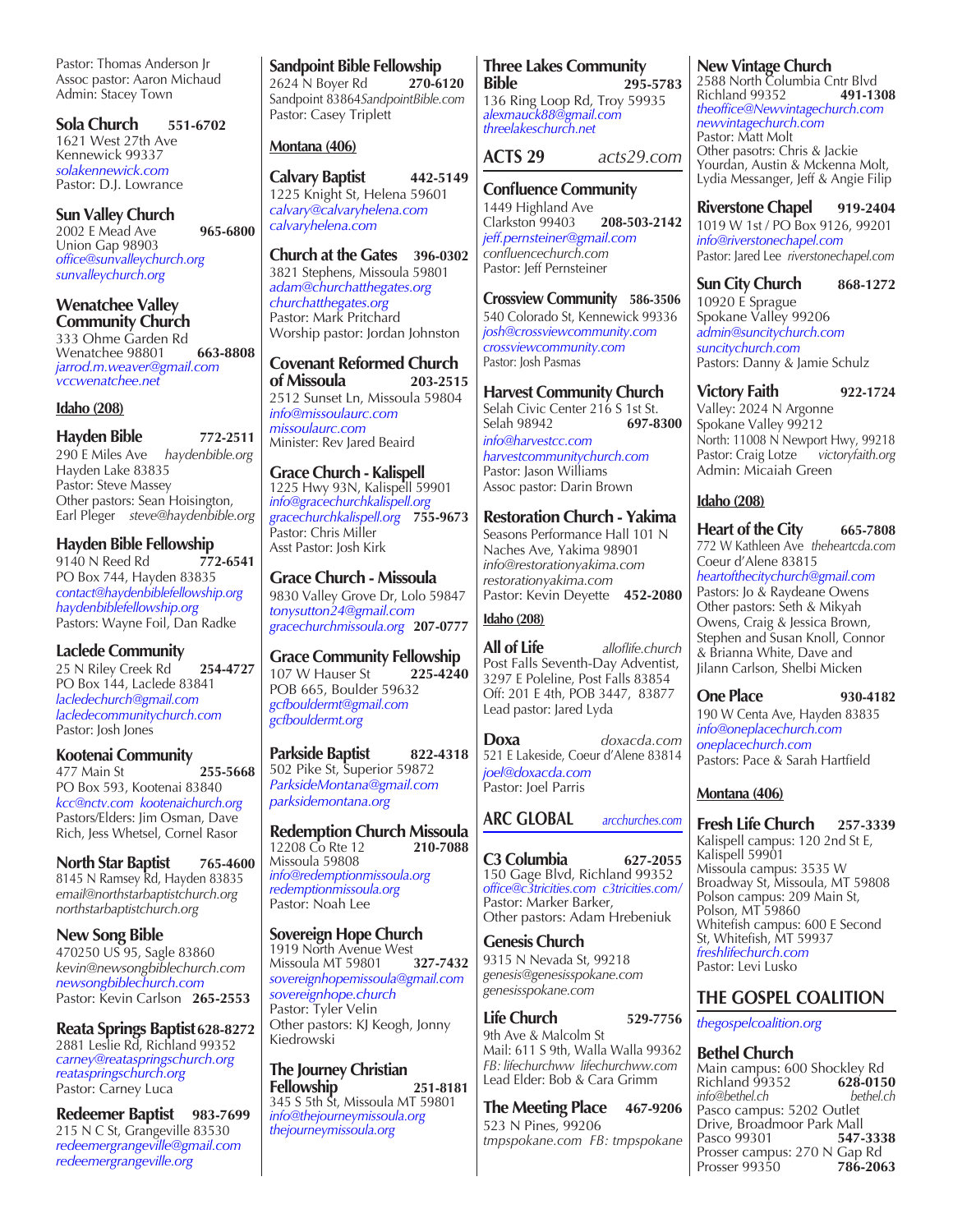#### **Christ Our Hope 893-8644**

1620 N Monroe, 99205 *cohbc.org* Pastor: John Smith *jsmith@cohbc.org*

#### **Christ the Redeemer 328-8700**

1523 W Mallon, 99201 *info@christredeemer.com christredeemer.com* Pastor: Carey Hughes

#### **Coram Deo Presbyterian**

122 S Monroe St, Ste 202, 99201 Office: 127 S Howard St, Ste 106 Pastor: Kyle Parker *livecoramdeo.org* Admin: Jenn Morissette **789-0508**

#### **Cornerstone Church**

621 Front St, Leavenworth 98826 *cornerstoneleavenworth.com* Pastor: David Kakish

# **Crossover Church 238-7955** 16825 N Newport Hwy, Mead 99021

*jackie@crossoverchurch.info* Pastor: Terry Little*crossoverchurch.info* Admin: Jackie Hess

## **Crossroads Community** 3130 Church Rd, Valley,

# **East Valley Baptist Church**

14516 E. Wellesley Ave., Spokane Valley, Washington, United States

**Faith Bible** *info@fbchurch.org* 600 W Cora Ave, 99205 Pastor: Dan Jarms **326-9455** Other pastors: Jerod Gilcher, Brian Sayers, Nathan Thiry *fbchurch.org* Admin: Lana Putovit Nepali Min: Bimal Rai

## **Grace & Truth Community**

1301 Bombing Range Rd. West Richland

## **Grace Brethren - Sunnyside**

703 E. Franklin Ave **837-6096** PO Box 87, Sunnyside 98944 *sermonaudio.com/source\_detail. asp?sourceid=sungbc* Pastor: Nathan Zakahi Assoc Pastor: Collin Curfman

**Indian Trail Church 468-8765** 9010 N Indian Trail Rd, 99208 *office@indiantrailchurch.com indiantrailchurch.com*  Pastors: Corey Gage, Kyle Schwahns

# **Kennewick Baptist Church**

2425 W. Albany, Kennewick

## **Lighthouse Church**

1007 Wright, Richland 99354 *lighthousetricities@gmail.com lighthousetricities.com* Pastor: Joshua Tucker Other pastor: Devin Lorraine

# **Mae Valley**

2952 frontage rd, Wenatchee,

#### **New Creation Fellowship**

1515 E Farwell Rd*,* 99208 *mcurnutt@icloud.com* **723-2388** Pastor: Marc Curnutt *ncfspokane.com* Other pastors: Matt Halverson, Barry Starkey, Deb Thompson Admin: Kristi Tuomala

#### **Quinault Baptist Church**

5400 W Canal Dr **735-6585** Kennewick 99336 *info@qbc.org* Pastor: Marc Sims Other Pastors: Joe Bellanti, Kieth Banta

# **Redeemer Bible Church**

23904 N Monroe Rd, Deer Park,

**Redeemer Tri-Cities 551-6702** 4100 Road 100, Pasco 99301 *redeemertc.com*

#### **Redemption Spokane**

212 S Division, 99201 *info@redemptionspokane.com redemptionspokane.com* Pastor: Miles Rohde

**Reliance Fellowship** 4201 Kennedy Rd. Ste 5, West Richland

**Rock Church Spokane** 6006 E 8th Ave, Spokane Valley,

**Sola Church 551-6702** 1621 West 27th Ave Kennewick 99337 *solakennewick.com* Pastor: D.J. Lowrance

# **Southside Christian 535-2301** 2934 E 27th Ave, 99223

Pastor: David Long Other pastors: Collin Skipper, Jim Harper *southsidespokane.org* Admin: Mark Gelhaus

# **The United Reformed Church of Sunnyside**

1750 Sheller Rd **630-440-3420** Mail: PMB #216, 1726 Gregory Ave Sunnyside 98944 *sunnysideurc.org jordanchuff@gmail.com* 

## **Valley Fourth Church**

2303 S. Bowdish Rd., Spokane Valley, Washington, United States

#### **Idaho (208)**

# **Family Bible-Princeton274-2900**

Palouse River Community Center 3487 Hwy 6, Princeton 83857 *familybiblefellowship.net FB: 310198325744474* Pastor: Andy Morehouse

## **Montana (406)**

# **Drummond Community**

1 Grace Ln, Drummond 59832 *dcc-z.faithlifesites.com/*

Pastor: Ryan Webster

#### **GRACE GOSPEL FELLOWSHIP** *ggfusa.org*

# **Berean Bible 924-8832**

10910 E Boone, Spokane Valley 99206 Senior Pastor: Matt McGahen, Jonathan Blycker*bereanspokane.org* Admin: Amy Stobart

## **Cascade Mt Bible**

11025 Chumstick Hwy 209 PO Box 156, Leavenworth 98826 *cmbchurch@frontier.com cmbiblechurch.org* **548-5427** Pastor: Todd James

# **Idaho (208)**

**Mountain View Bible 773-2615** 3974 N Chase Rd, Post Falls 83854 *djrachoy@aol.com* Pastor: David Rachoy Assoc pastors: Casey Duke, Rick Taylor *mountainviewbible.org* Admin: Heather Olsen

# **GRACE INTERNATIONAL**

*gracechurches.tv*

**NW District 360-687-3104** Landmark Christian Assembly Ed Staton *landmarkchurch@live.com*

**Encounter Church**  1000 SE Oak St, White Salmon 98672 Pastor: Jamie Adams

#### **Iglesia En Movimiento**

717 S 16th, Sunnyside 98944 102 South 11th Ave, Yakima 98902 Pastor: Luis Medina

# **One Life Family Worship**

3414 Tieton Dr, Yakima 98902 Pastor: Mike Lindell

# **Something New Ministries**

1025 N Cannon St, 99201 *somethingnewministries@gmail.com http://somethingnewministries.com FB: Something-New-Ministries* Pastor: Jim Branton **325-2553**

# **Idaho (208)**

#### **Church On The Rock**

115 W North 7th, Grangeville 83530 Pastor: Larry Umbinetti

**Journey Ministries 755-8672** 1042 W Hayden, Hayden 83835 *Journeycda@yahoo.com journeycda.com FB: journeycda* Pastor: Troy Carpenter Assoc pastor: Larry Tibbot

#### **Montana (406)**

## **Troy Christian Fellowship**

9 Lake Creek Rd, Troy 59935 Pastor: Eric Myers

# **HOME/HOUSE/ORIGINAL/ SIMPLE CHURCH**

*housechurch.org hccentral.com housechurchresource.org https://organicchurch.com simplechurchathome.com https://washingtonhousechurches.net*

#### **Access Church Spokane**

5975 N Cedar, 99205 **220-5077** POB 28042, 99228 *administration@accesschurchspokane.com accesschurchspokane.com FB: accesschurchspokane*  Pastor: Toby Mitchell

**Christ Point** *christpoint.org* 3711 N Calispel St, 99205 Mail: 1110 W 2nd Ave #39, 99201 *info@christpoint.org* Michelle Mitchell **290-6365**

**Vessel Church** *nwvessel.church* 6422 E 2nd, 99212 *hello@nwvessel.church* Pastors: Josh & Brittney Taylor

#### **Idaho (208)**

**Revelation Church** Coeur d'Alene Wedding Chapel 618 Wallace Ave *revelationcda.com* POB 1492, Coeur d'Alene 83816 *info@revelationcda.com*

#### **Montana (406)**

**Missoula Home Bible Study**<br>721-685 Missoula **721-6858** Walt Seevers

# BIBLE - INDEPENDENT FUNDAMENTALIST

*ifca.org*

**Albion Community 332-6965** 301 W 1st *acc@albionchurch.org* PO Box 114, Albion 99102 Pastor: Laban Moslee *albionchurch.org*

**Country Bible 549-3630** 23552 SR 127, Lacrosse 99143 *pastorstevecbc@gmail.com* Pastor: Steve Szasz

# **Grace Ave Bible Church**

8909 E Grace Ave, 99212 *grace.ave.bible.chapel@gmail.com grace-avenue-bible-chapel.com*

#### **Grandview First Baptist/ Iglesia Del Pueblo**

406 E. 2nd St **778-2607** Grandview 98930 *pastor@iglesia-del-pueblo.org*

**Loomis Community 223-3542** 13 Palmer Ave, Loomis 98827 *keiths.pastor@gmail.com*